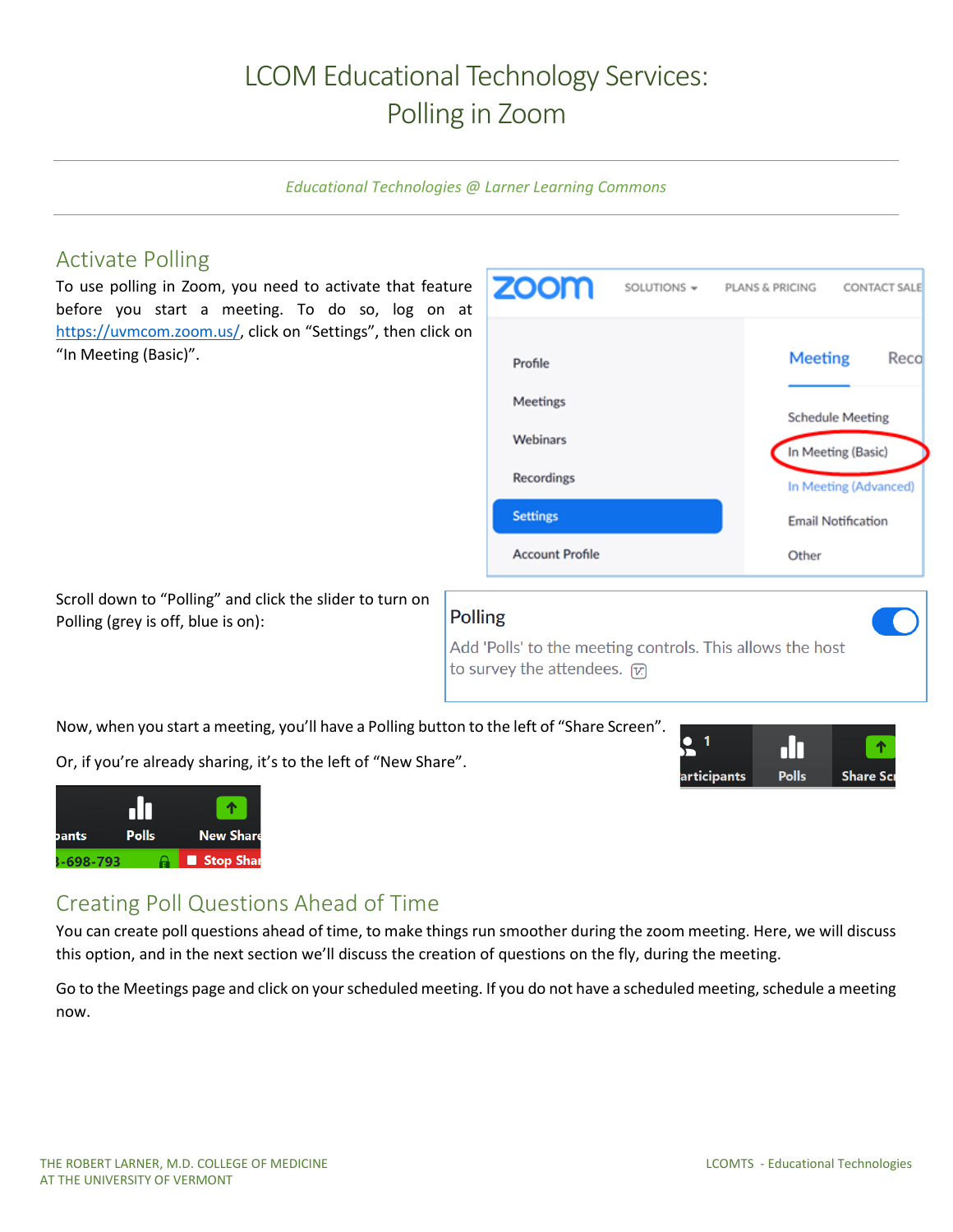From the meeting management page, scroll to the bottom to find the Poll option. Click Add to begin creating the poll. **NOTE**: You won't see this option when you're first setting up the meeting. You have to create a meeting, save it, and then you'll have the option to create polls.

| You have not created any poll yet. |  |  |
|------------------------------------|--|--|
|------------------------------------|--|--|

**Multiple Polls:** You can create multiple polls for one meeting. All of the questions in one poll will be presented to participants at the same time, listed vertically in a pop-up window. So, if you want to present just one question, then continue with your presentation, and then later present another question, make each question as a separate poll.

Enter a name for this poll – participants will see this.

Enter your first question.

(Optional) Check the box to make the poll anonymous, which will keep the participant's polling information anonymous in the meeting and in the reports.

Select whether you want the question to be single choice (participants can only choose one answer) or multiple choice question (participants can choose multiple answers).

Type in the answers to your question.

If you would like another question, click "+Add a Question" below the answer choices. Repeat until you have all the questions entered. \*See note about multiple polls on the next page\*

Click Save at the bottom.

You can only create a max of 25 polls for a single meeting.

| Add a Poll |                                                                        |
|------------|------------------------------------------------------------------------|
|            | Cathy's Poll                                                           |
|            | Anonymous? 2                                                           |
| 1.         | What are your favorite flavors of ice cream? Select all that<br>apply. |
|            | Single Choice @ Multiple Choice<br>$\bigcirc$                          |
|            | vanilla                                                                |
|            | chocolate                                                              |
|            | strawberry                                                             |
|            | fudge ripple                                                           |
|            | Ben & Jerry's Phish Food<br>231                                        |

Add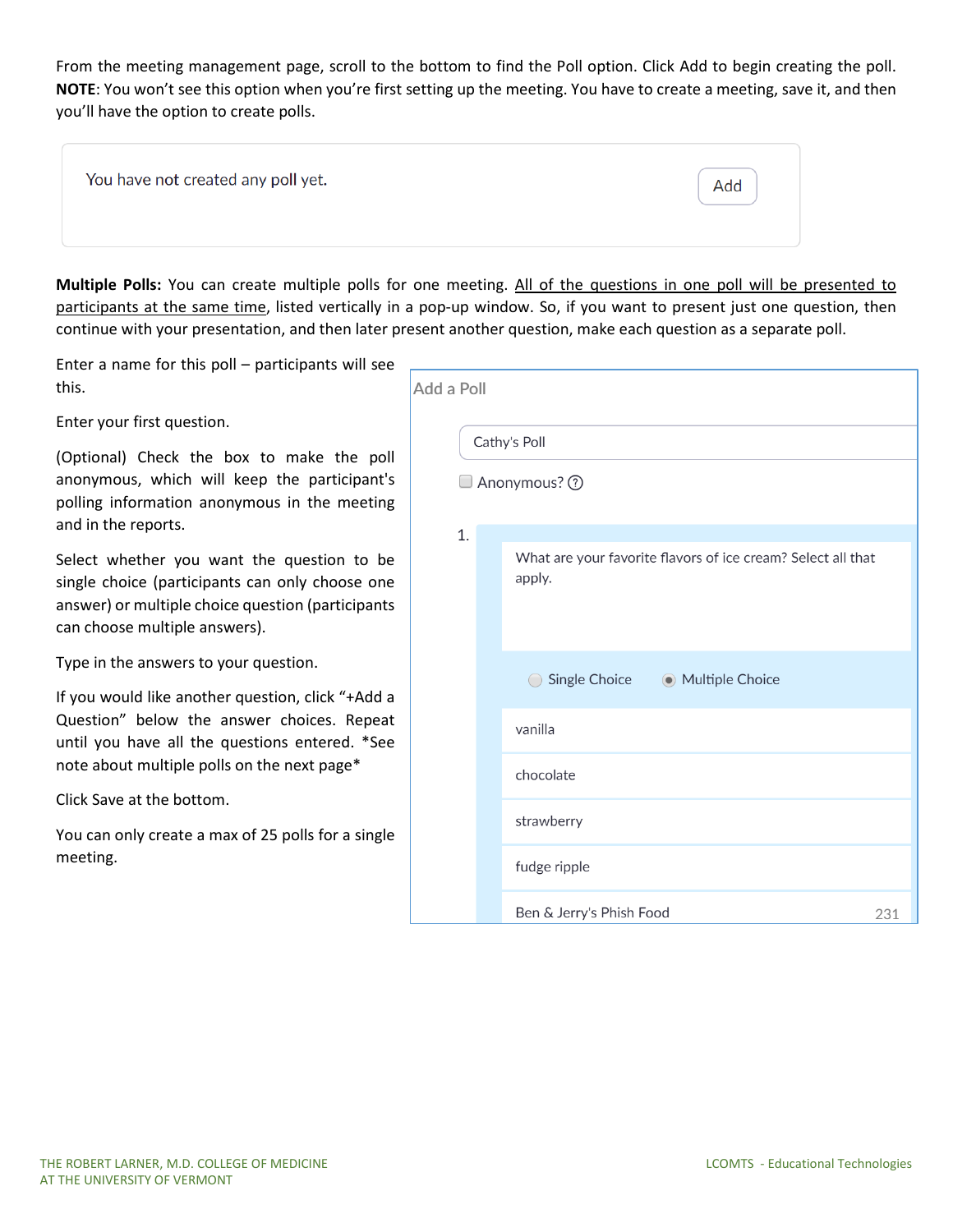#### Editing Polling Questions

You can edit questions or add more questions to a poll you've set up. Click on Edit, to change your questions or add more questions to that poll. Click Add to create another poll. Remember, all questions in one poll are presented together at the same time, so if you want to do poll questions at different times during your Zoom meeting, you should make separate polls.

|                        |                        |           | Add            |
|------------------------|------------------------|-----------|----------------|
| Title                  | <b>Total Questions</b> | Anonymous |                |
| v Poll 1: Cathy's Poll | 2 questions            | No        | Delete<br>Edit |

## Launching a Poll – Questions created beforehand

During a Zoom meeting, click on the Polls icon to begin polling. A Polls pop-up window will open. Your first poll will appear. If that's the poll question(s) you want, click "Launch Polling". If you want questions from one of your other polls, click the drop-down arrow and select it, then click "Launch Polling".

The top of the window will change to green when polling is active. You'll see a timer, and you'll see responses in real time as the come in.

**End Polling** 

When you're ready, click "End Polling":

You are then presented with two options – Share Results (i.e. display the response graph to participants), or Re-launch Polling. Re-launching a poll allows participants to respond to the questions again. All data from the first polling will be erased (and you'll be warned about that).



The third option is to simply close this Polls window by clicking the X in the upper right. To do more polling later in your meeting, click the polls icon again.

| $\Box$ Polls                                                          | $\times$ |
|-----------------------------------------------------------------------|----------|
| Polling 1: Cathy's Poll                                               | Edit     |
| ✓<br>Polling 1: Cathy's Poll<br>Polling 2: Reusable 4-choice question | ipply.   |
| vanilla                                                               |          |
| chocolate                                                             |          |
| strawberry                                                            |          |
| fudge ripple                                                          |          |
| Ben & Jerry's Phish Food                                              |          |
| 2. What is your favorite color?                                       |          |
| red                                                                   |          |
| blue                                                                  |          |
| yellow                                                                |          |
| <b>Launch Polling</b>                                                 |          |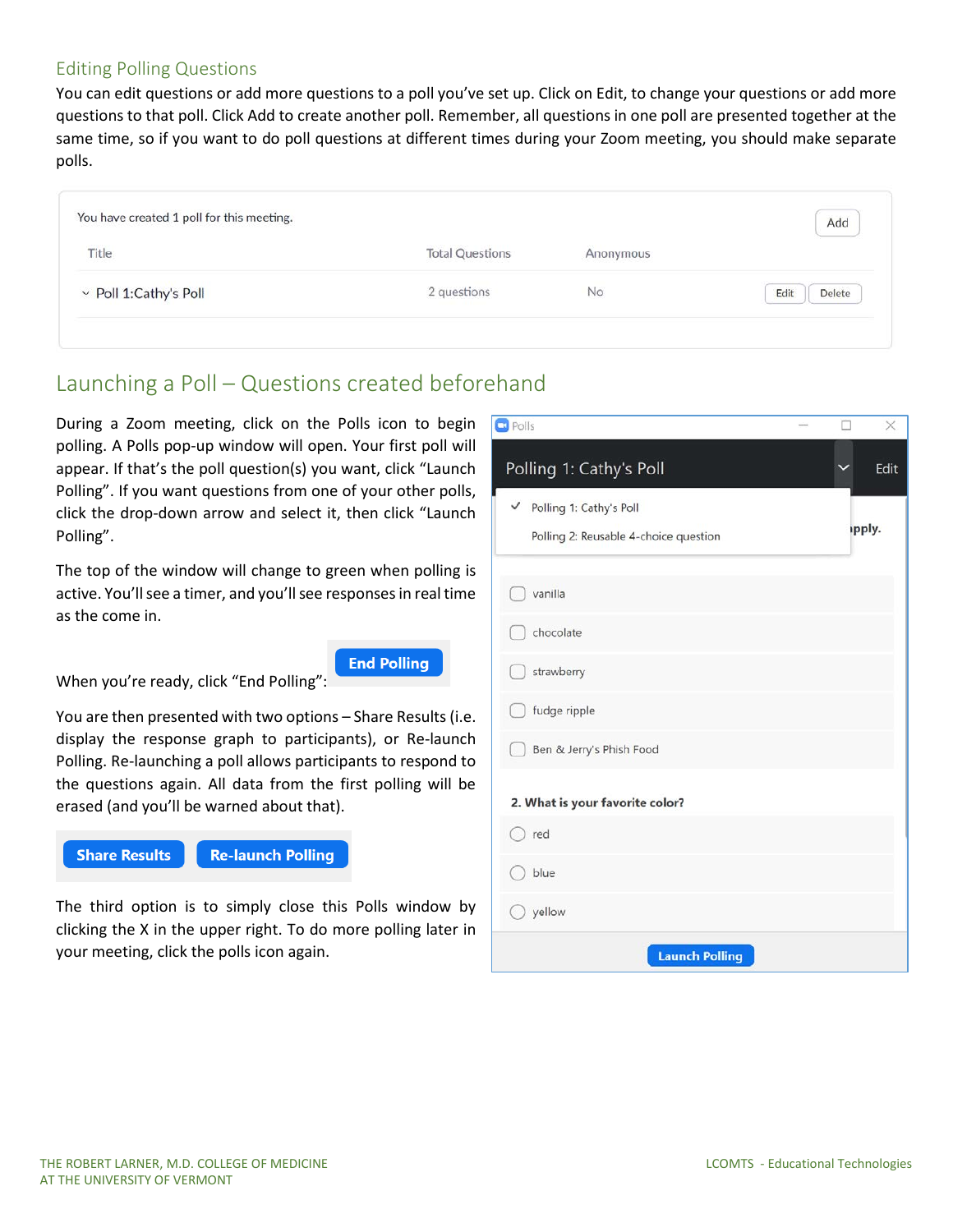## Creating Questions on the Fly During the Meeting

If you did not create questions beforehand, and you click the Polls icon, you'll be presented with this window. Whether you click on "Edit" or "Add a Question", you'll be taken to the same place – the web browser, to create a poll with one or more questions. Because of the time this takes, it's recommended that you create your questions beforehand if possible.

The steps for creating a poll and questions are the same as in the earlier section, "Creating Poll Questions Ahead of Time".



## Reusing One Generic Poll Question

If you don't need to save data (the results) from polling, and you'll be sharing your screen with a PowerPoint presentation, then you can simplify things by only creating ONE poll, with ONE question, and then reusing it throughout your Zoom meeting. You don't have to enter all your questions and answer choices, because the participants will see them in the PowerPoint.

The only data that will be saved will be the results of the *last* time polling.

To do this, create a poll with a generic name, and create a question where the question text is something like "Select your answer choice:" and then type a single letter (A, B, C, etc.) into each answer choice. Create as many answer choices as necessary – if some of your questions have 5 answer choices and some have 4, then create 5 answer choices.

Then, during your Zoom meeting, you can re-use the same poll (click "Re-launch Polling") as many times as you need. You will be warned that the previous poll's results will be overwritten.

| □           | X        |
|-------------|----------|
| $\check{ }$ | Edit     |
|             | 0 voted  |
|             |          |
|             | $(0)$ 0% |
|             | $(0)$ 0% |
|             | $(0)$ 0% |
|             | $(0)$ 0% |
|             |          |
|             |          |
|             |          |
|             |          |
|             |          |
|             |          |